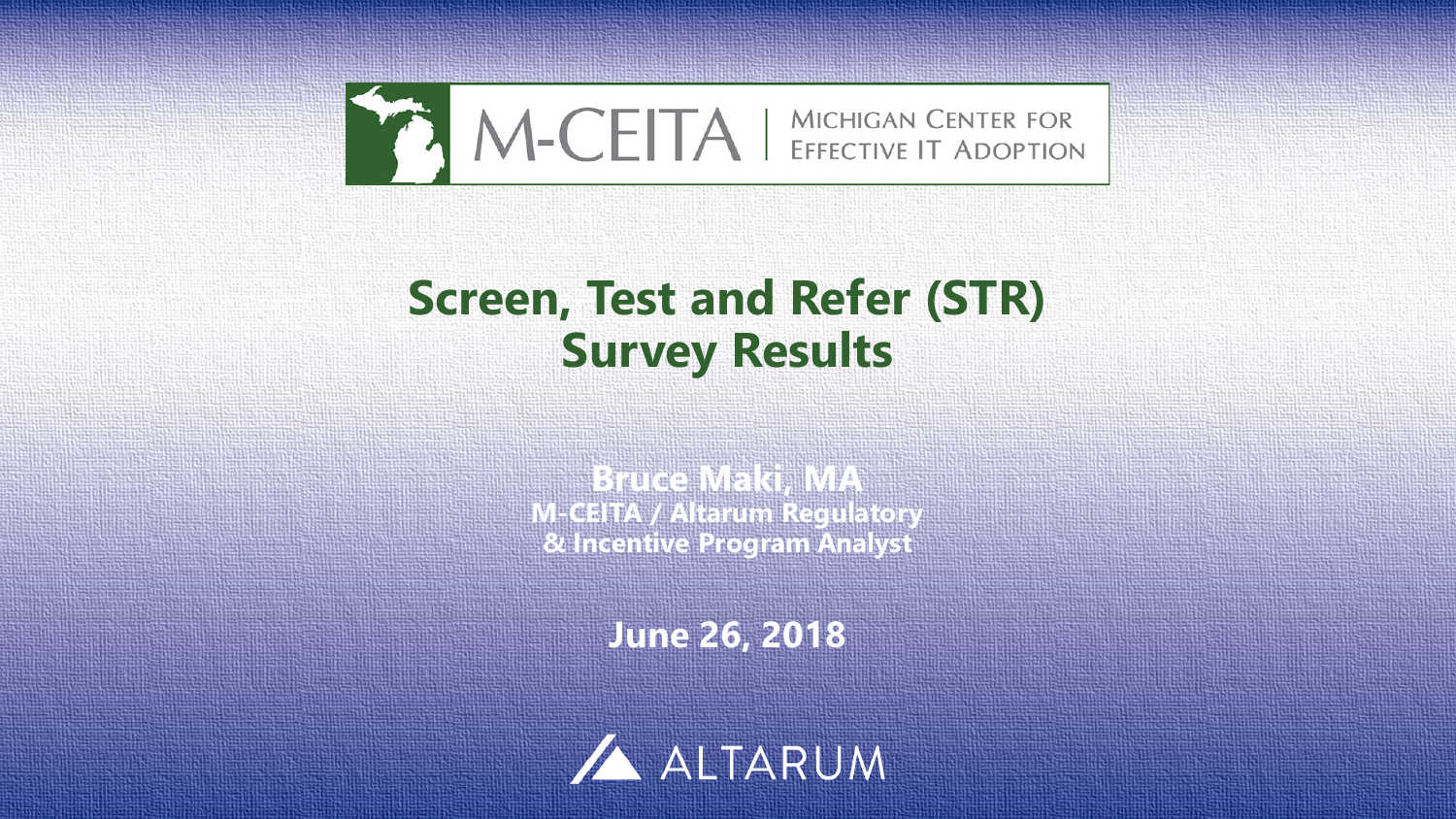# **Agenda**

- ▲ Reason for conducting the survey
- ▲ Survey creation
- ▲Survey dissemination
- ▲Results
- **▲Barriers**
- ▲Recommendations
- ▲ Next steps

# ▲ Questions



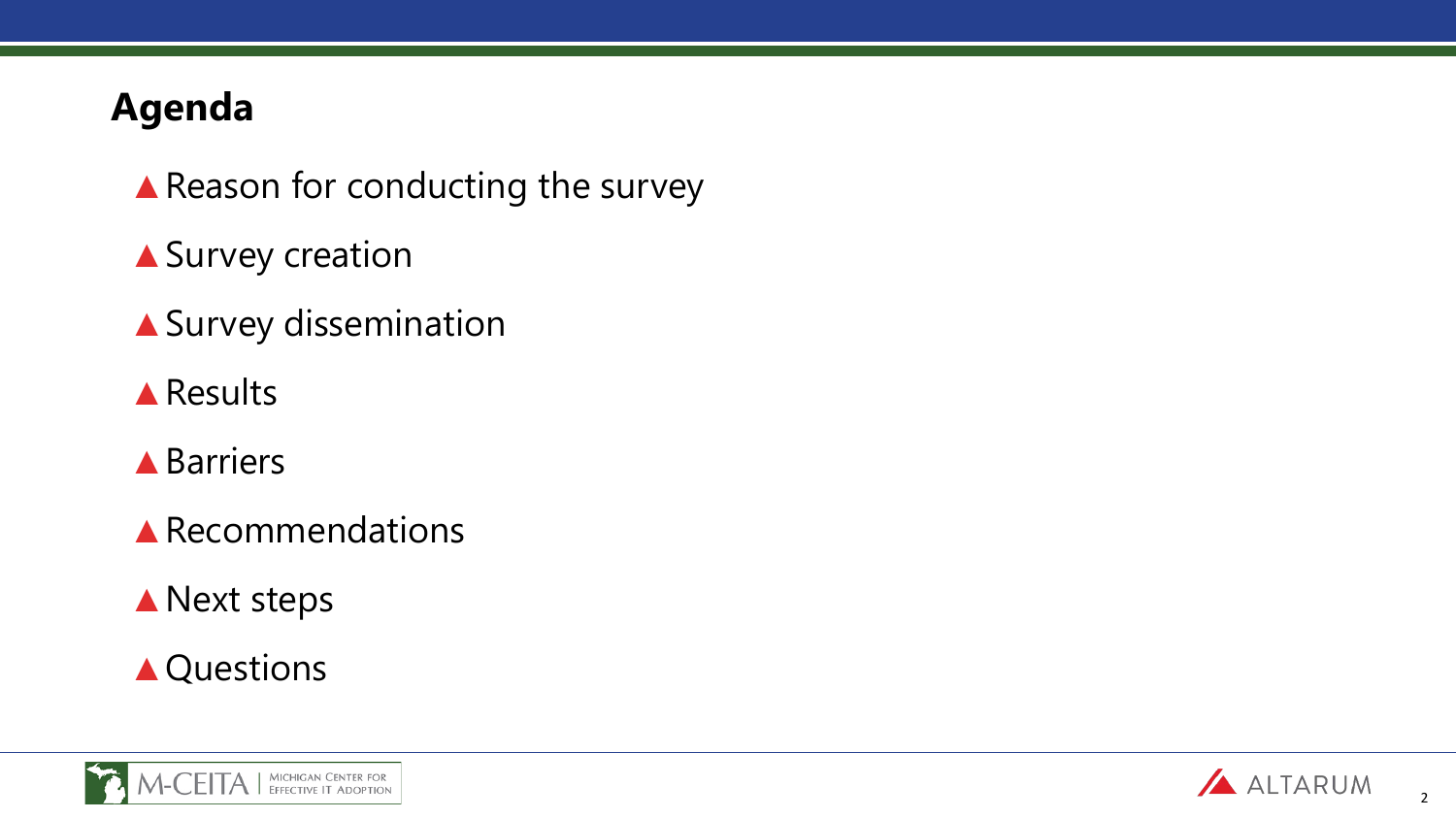# **Why Conduct this Survey?**

- ▲**The survey spurred from strategies in the Michigan Diabetes Prevention Action Plan under the "Health Systems Policy" strategic area of focus:** 
	- Objective #1, Strategy #1
		- **Investigate the current use of prediabetes registries to systematically identify people with prediabetes that may be eligible for referral to the DPP**
	- Objective #2, Strategy #1
		- **Assess current health system practices for flagging lab panels to signal prediabetes**



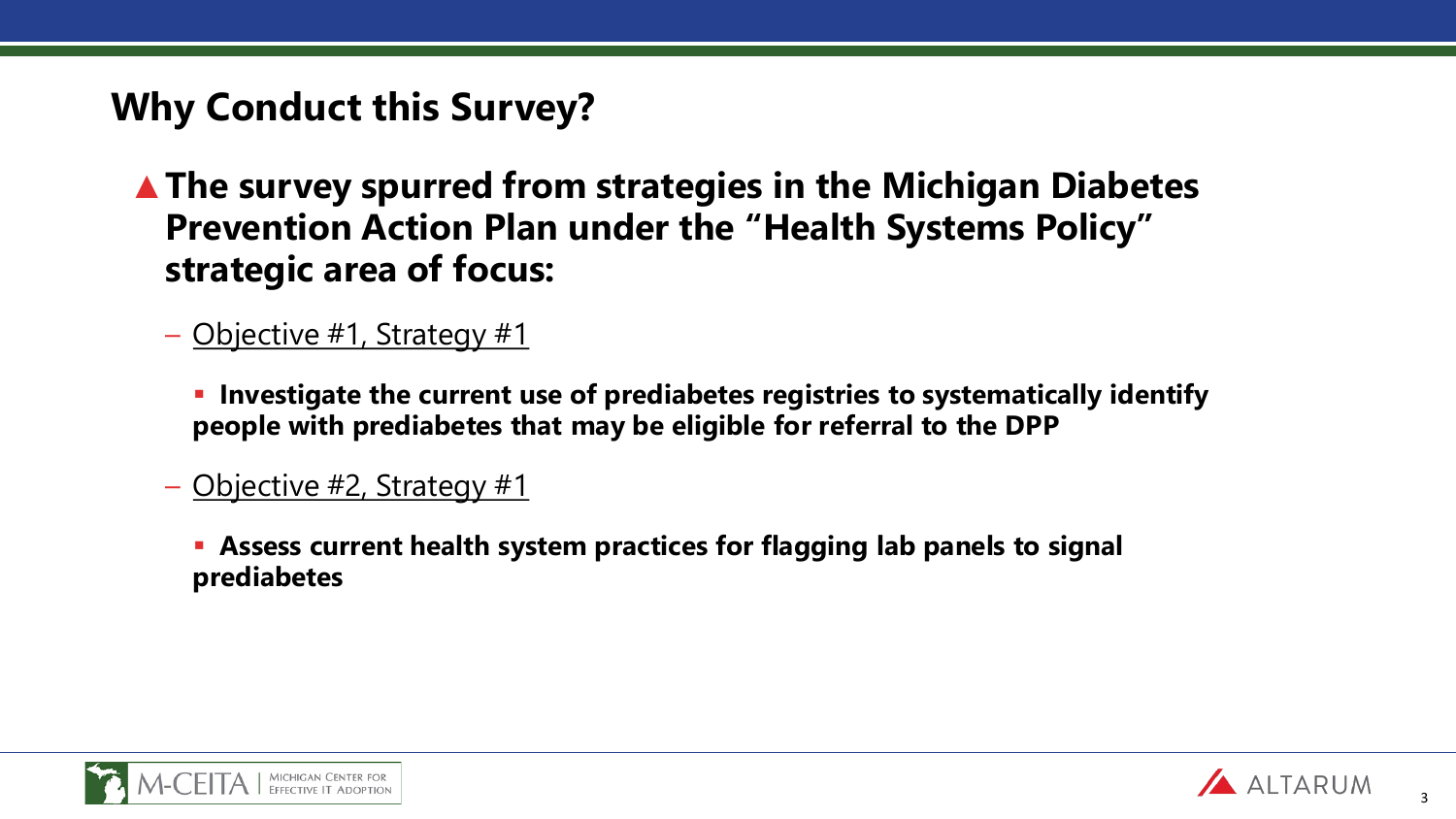# **Survey Creation**

- ▲ **The STR Action Plan Workgroup was formed and decided that an electronic survey would be the best way to collect data**
- ▲ **Core survey development team was formed to draft questions and frame survey logic**
	- MIHIA (Michigan Health Improvement Alliance)
	- MPRO
	- M-CEITA (Michigan Center for Effective IT Adoption)
	- MDHHS (Michigan Department of Health and Human Services)
- ▲ **The survey was a way to gather information to better understand current practices and systems in place within health care settings to screen, test and refer patients with prediabetes to evidence based programs, such as the Diabetes Prevention Program (DPP)**
- ▲ **First time in Michigan that an assessment such as this was conducted**



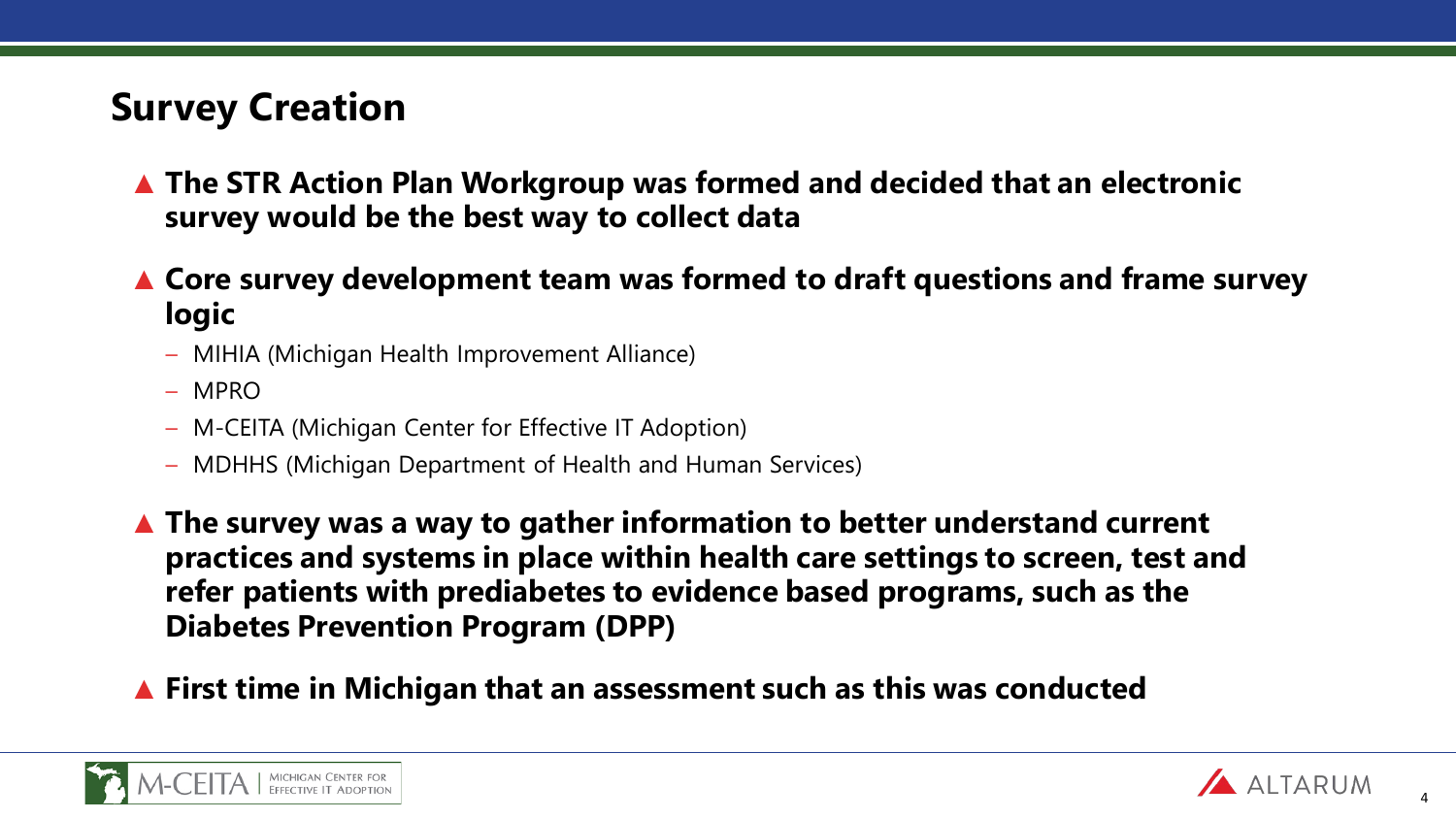# **Survey Dissemination**

▲ **Piloted within 1422 project community (10 of 10 responses)**

#### ▲ **M-CEITA (22 responses)**

- Sent  $2/5/18$  to 3,556 email addresses Opens 548 (15.4%) Clicks 13 (0.4%)
- Sent  $2/21/18$  to 3,540 email addresses Opens 381 (10.8%) Clicks 15 (0.4%)
- Sent  $2/28/18$  to 3,529 email addresses Opens 354 (10%) Clicks 8 (0.2%)
- Sent  $3/12/18$  to  $3,511$  email addresses Opens 321 (9.1%) Clicks 5 (0.1%)
- **National averages for health care surveys**
	- **Opens = 24%**
	- **Clicks = 5%**

#### ▲ **MPRO**

- Sent to 85 Medical Practices with (1) response
- ▲ **MSMS**
	- Sent to 12 Physician Organizations with (0) responses

#### ▲ **Total number of surveys completed = 33**



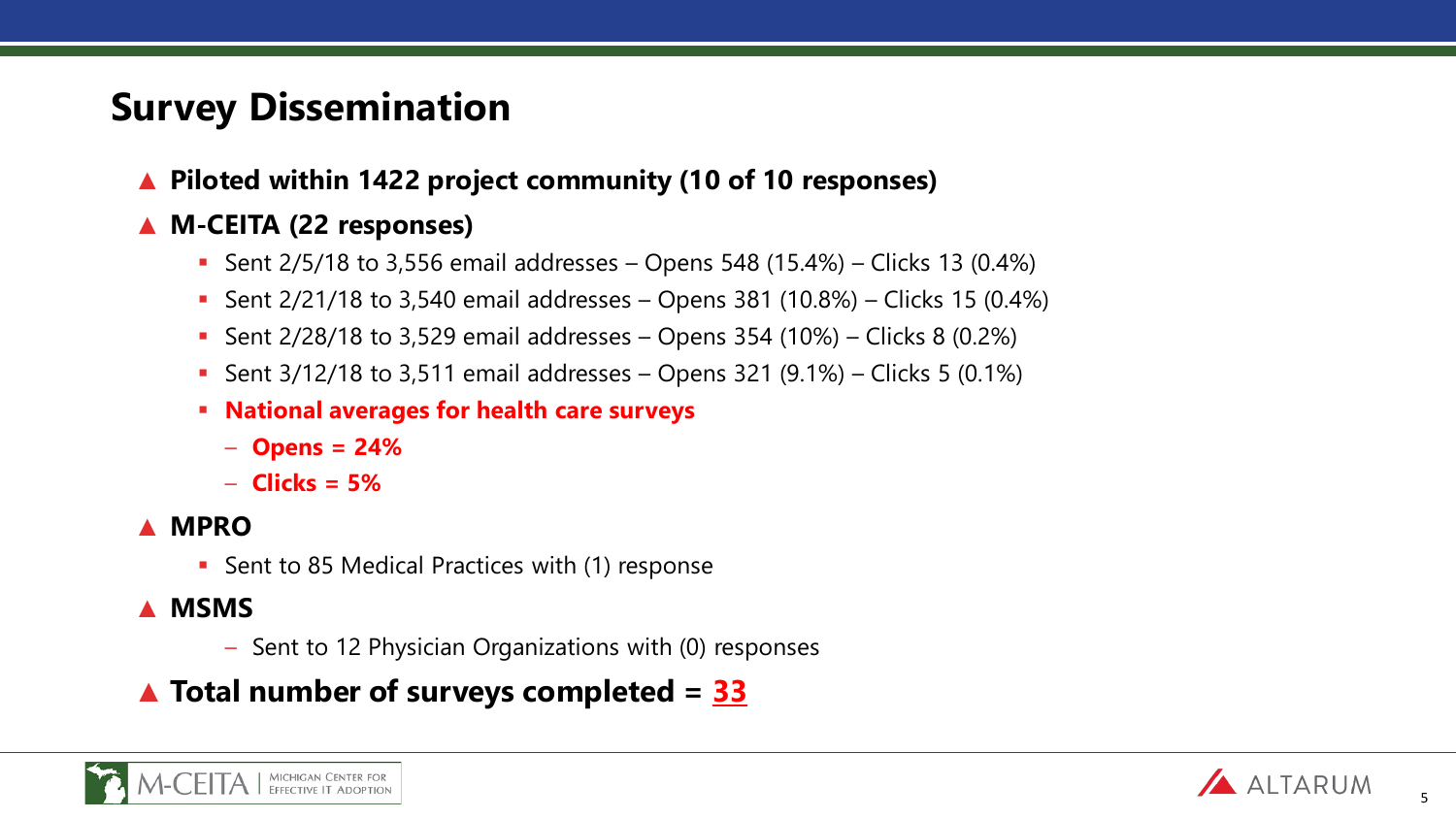# **Survey Results – Screen**

#### ▲ **70% (n=23) reported staff in their organization routinely screen patients for prediabetes**

- 50% (n=5) of health care organizations that do not screen their patients for prediabetes were independent physician practices
- Most commonly (n=9, 39%) organizations reviewed patient medical history to screen for prediabetes
- 30% (n=7) reported utilizing the ADA's Prediabetes Risk Test to screen patients

#### 52% (n=12) reported their screening process was either an informal/unwritten protocol or **there was no documented policy to screen patients for prediabetes**



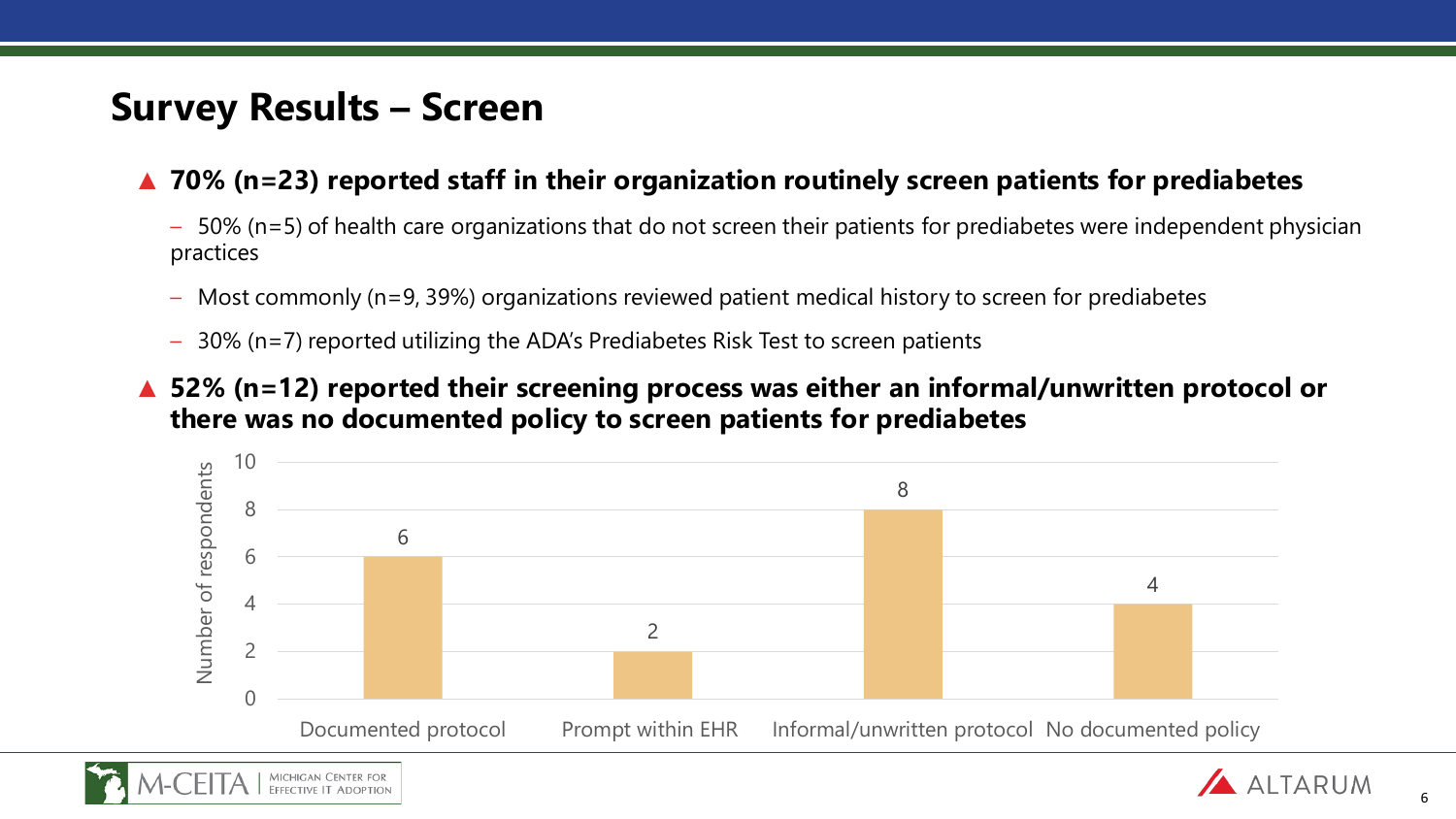## **Survey Results – Screen (continued)**

▲ **To warrant prediabetes screening for their patients, the majority of respondents (n=23) focused on four patient indicators: BMI, family history of diabetes, age, and hyperlipidemia.** 





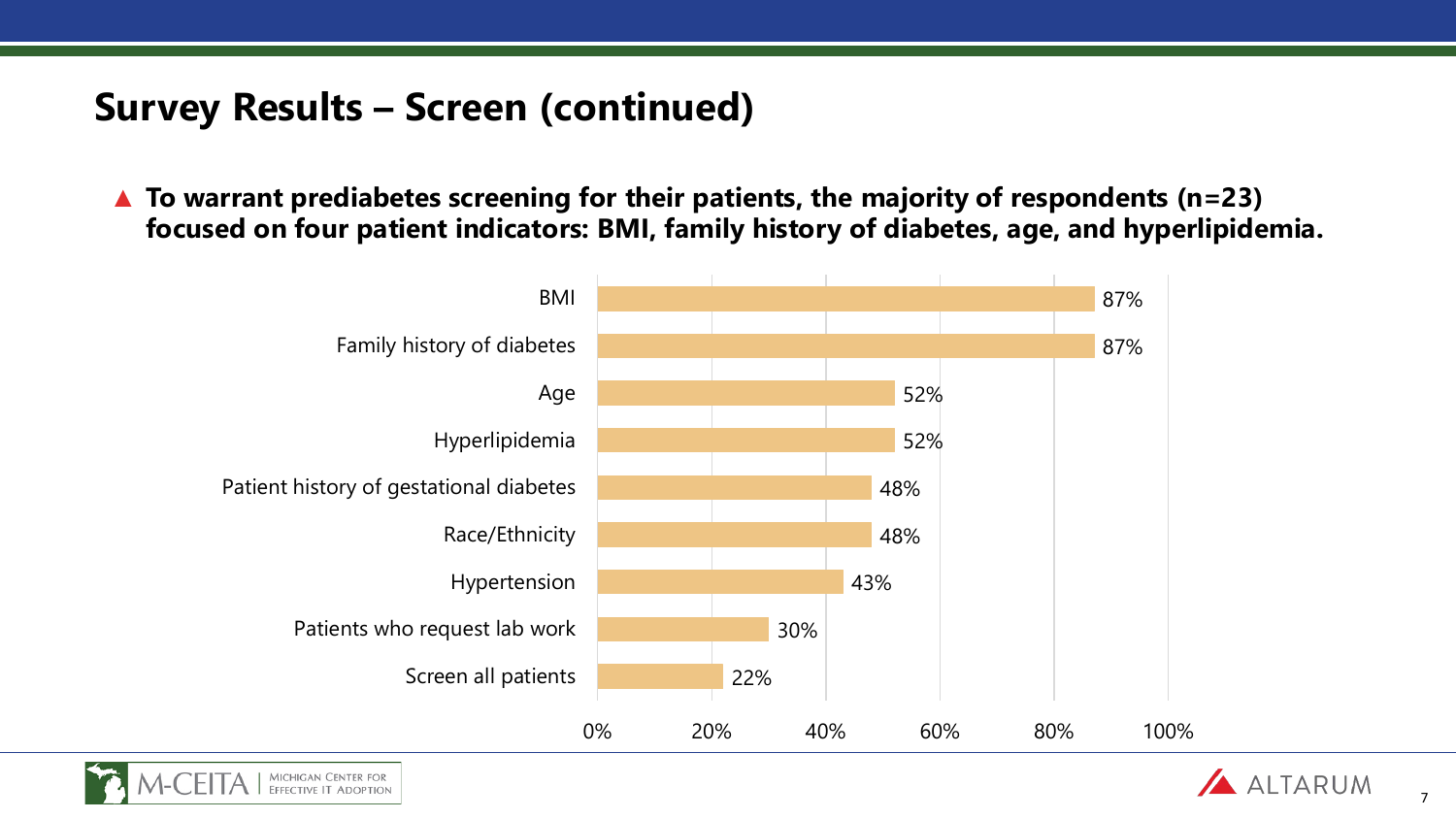## **Survey Results – Test**

- ▲ **Of the 23 orgs that reported screening for prediabetes, 20 (87%) respondents reported identifying prediabetes through the use of their EHRs**
- ▲ **Respondents (n=21) utilized the following indicators to identify patients with prediabetes:**



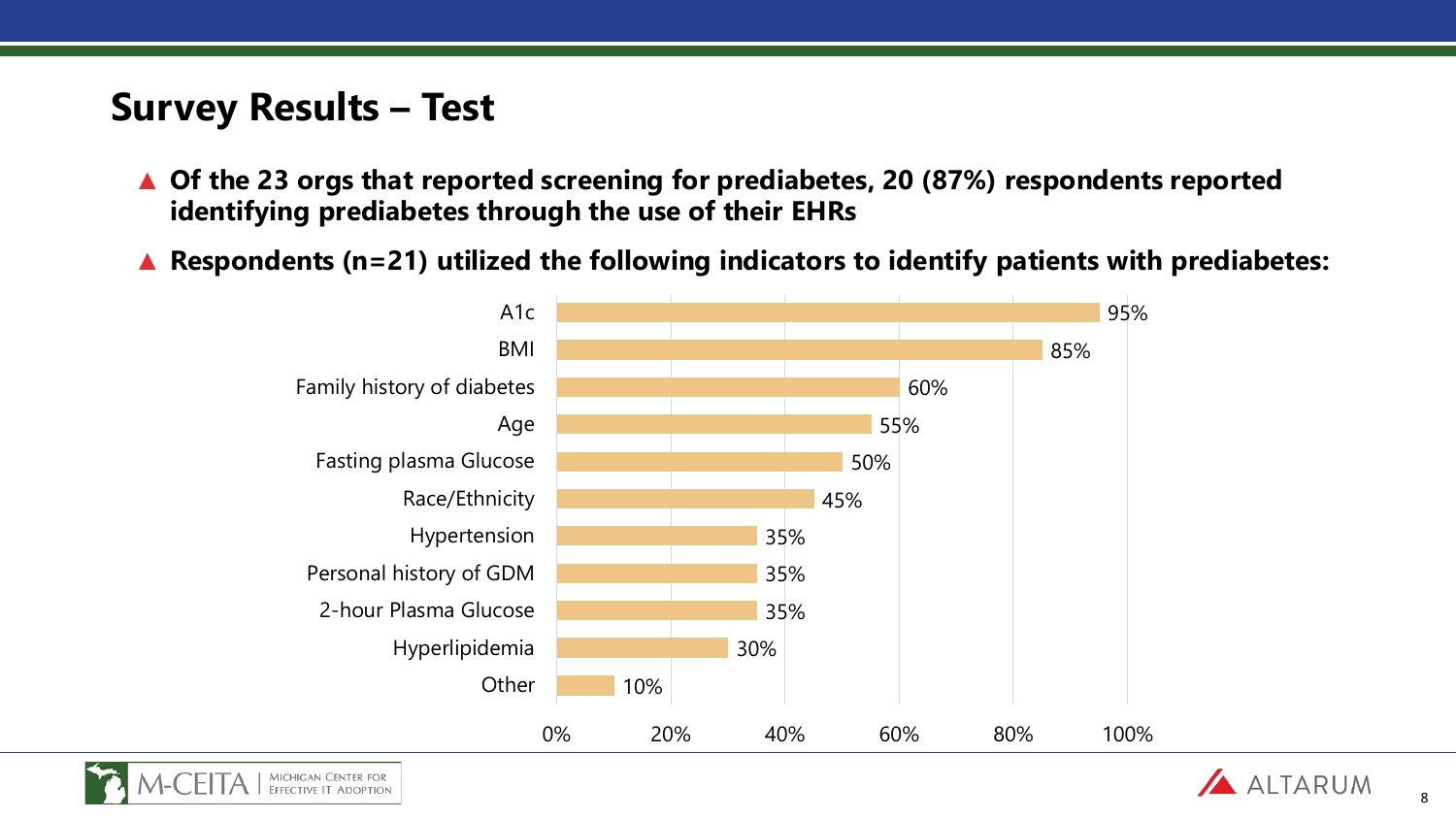## **Survey Results – Test (continued)**

- ▲ **85% (n=17) of laboratories flag patients with out-of-range glucose or A1c**
- ▲ **65% (n=13) that test patients for prediabetes use the prediabetes diagnosis code R73.03**

### ▲ **The vast majority of respondents:**

- use the 5.7% to 6.4% range to determine prediabetes (n=13, 76%),
- the 100mg/dL to 125mg/dL range to determine fasting blood glucose (n=12, 71%),
- and the 140mg/dL to 199mg/dL range to determine postprandial (n=9, 53%)



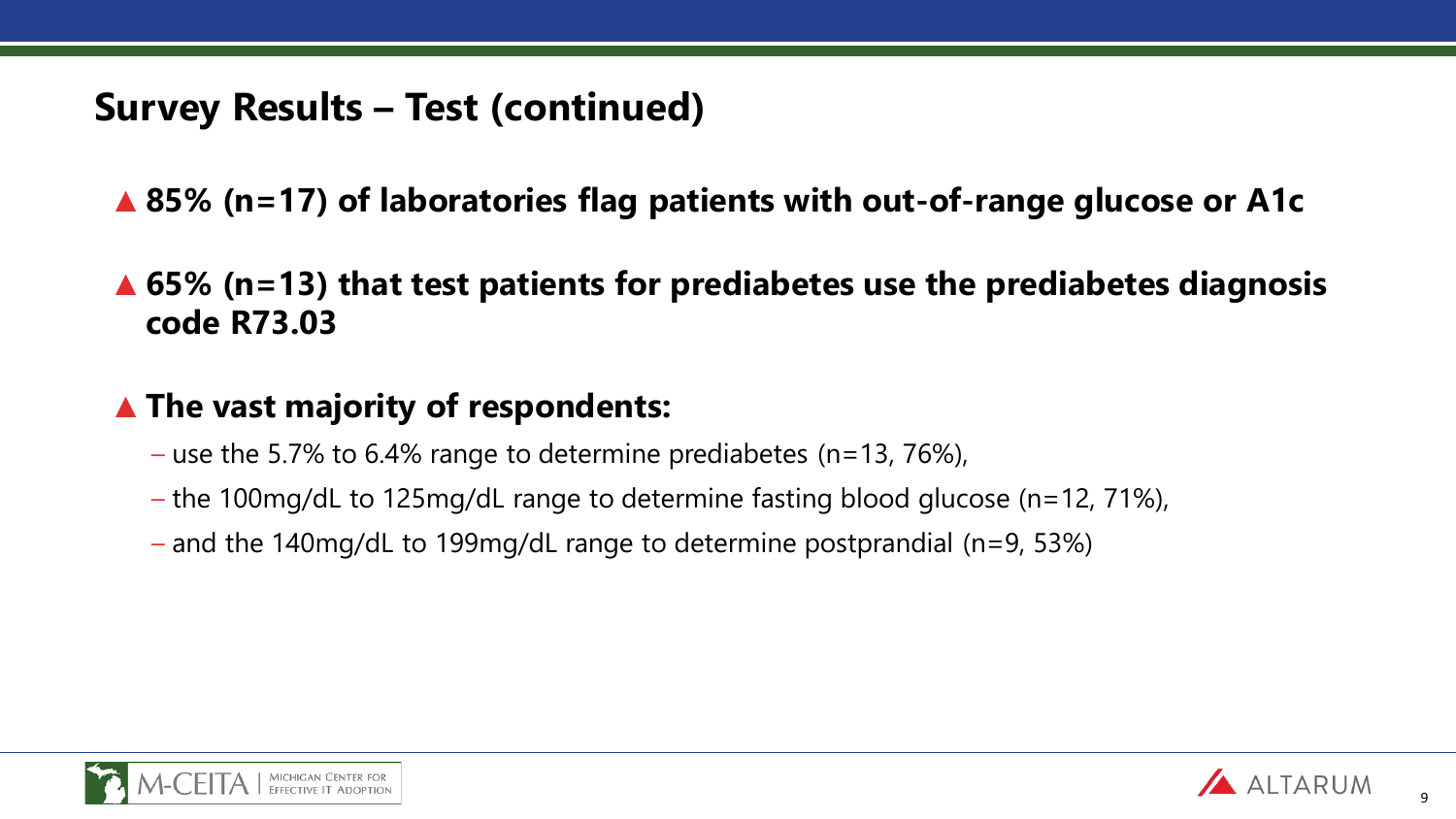# **Survey Results – Refer**

▲ **Of the 20 respondents testing patients for prediabetes, a total of 11 (55%) reportedly refer patients to CDC-recognized DPP or other lifestyle change programs**



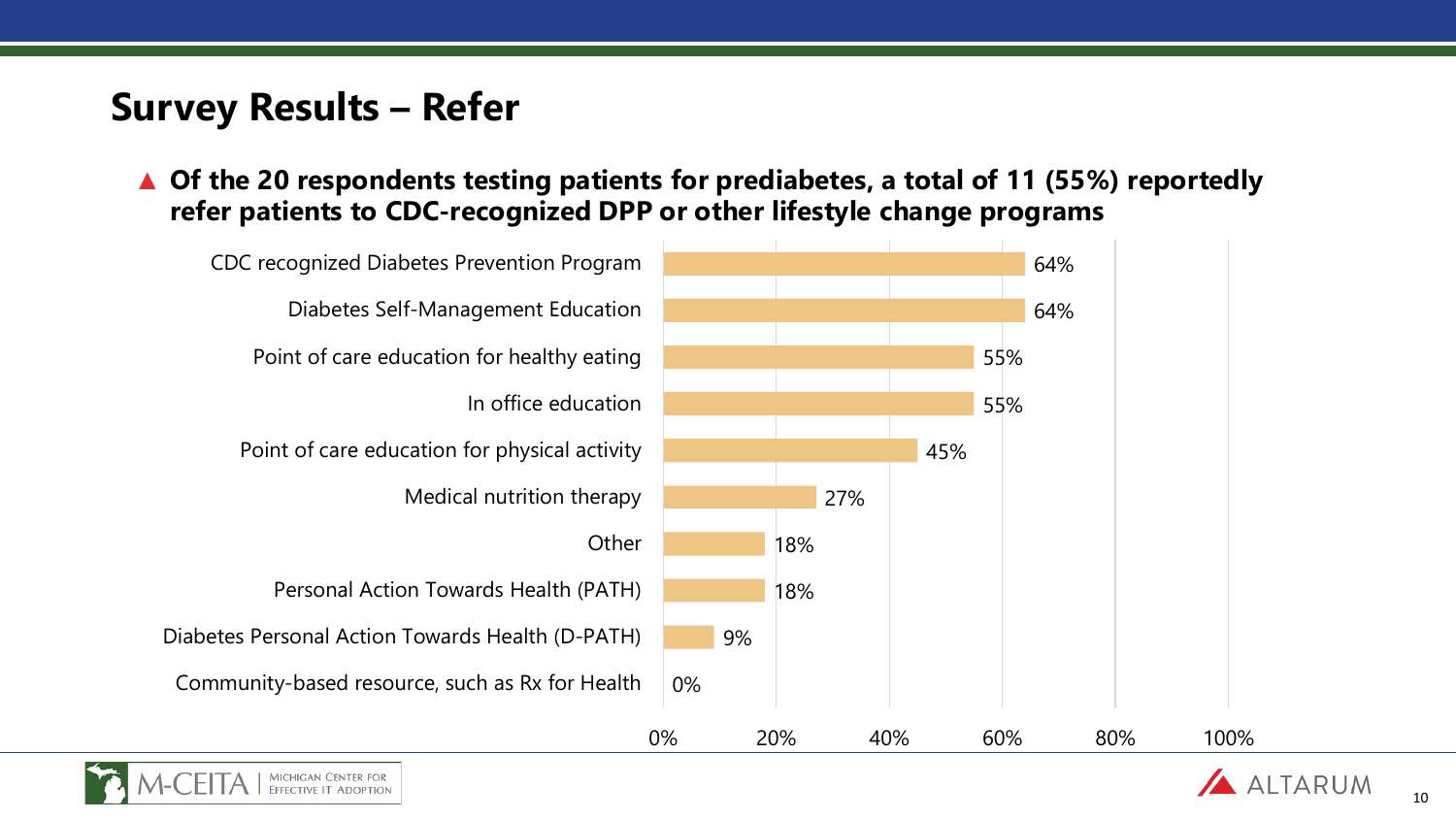## **Survey Results – Refer (continued)**

- ▲ **Physicians/clinicians and medical assistants are the most common staff members responsible for referring patients to lifestyle change programs (n=8, 73%)**
- ▲ **And staff primarily suggest the lifestyle change program(s) to patients (n=5, 45%), rather than referring patients directly to a program**





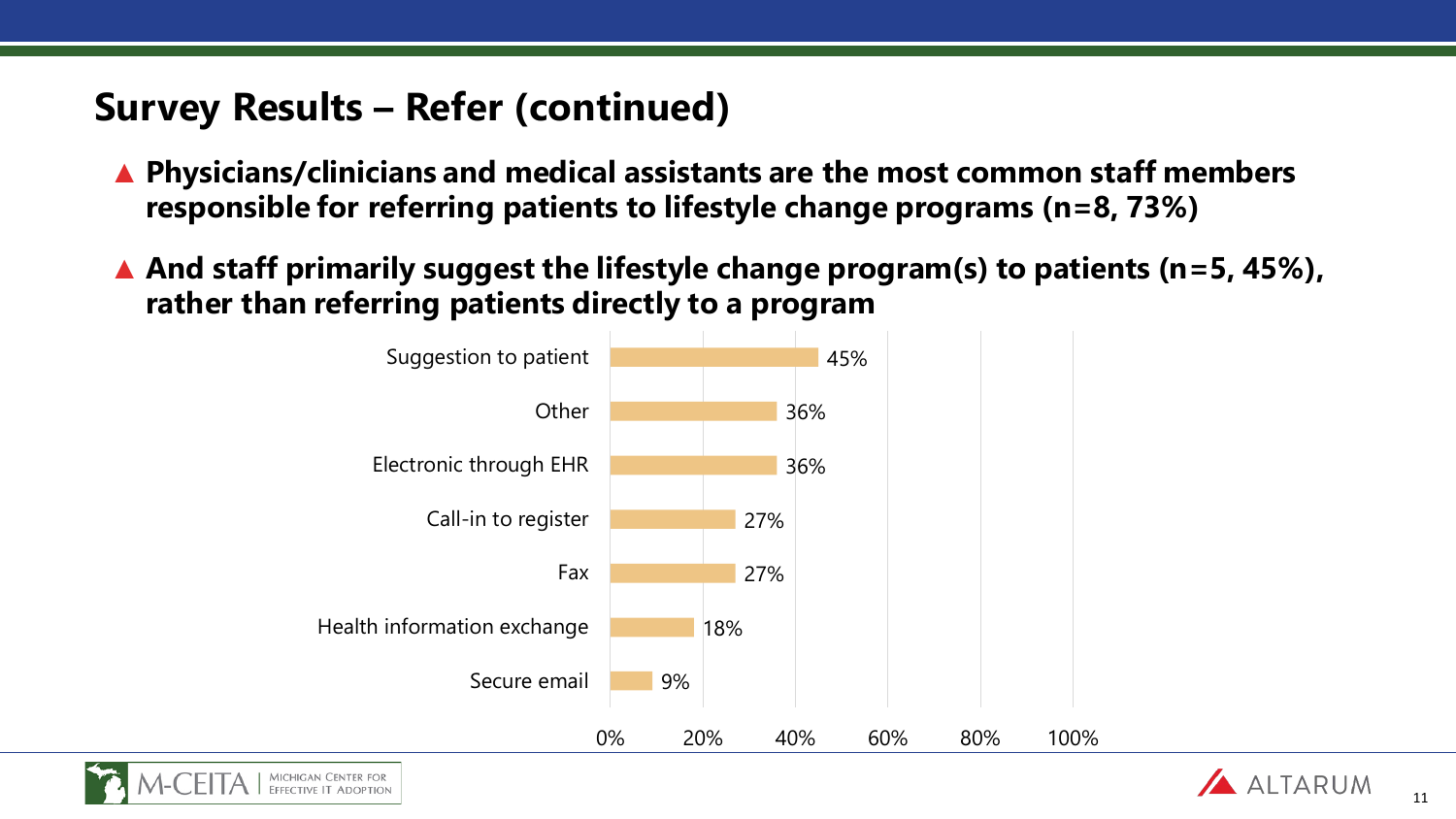# **Survey Results – Refer (continued)**

- **Six respondents (60%) reported that receiving feedback on patient enrollment and/or progress in DPP or other lifestyle change program would be helpful** 
	- Only (1) respondent provided input on specific types of feedback that would be most beneficial:
		- **Percent weight loss**
		- **Average weekly physical activity**
- ▲ **Respondents provided mixed responses in regards to how they preferred to receive feedback on patient progress**
	- $-$  Health information exchange (n=3)
	- Secure email (n=2)
	- $-$  Fax (n=1)

#### ▲ **What would make it easier for providers to refer patients to DPP?**

- Most effective (50%) = Classes located onsite
- Least effective (38%) = Reimbursement



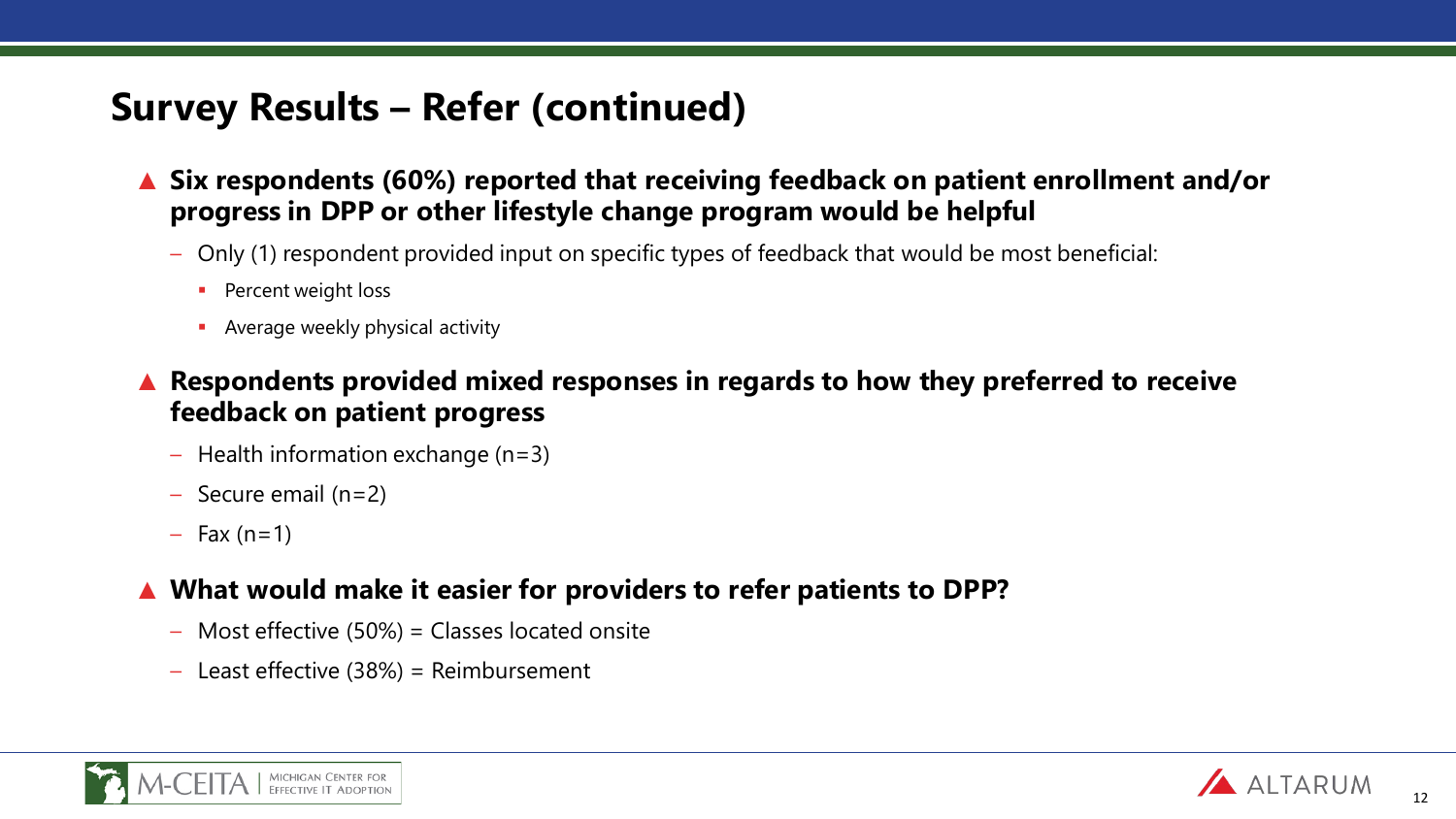# **Barriers**

## ▲ **Survey issues**

- Did we ask the right questions in the right way?
- Too long or too complicated?
- No incentive to complete

### **Dissemination issues**

- Did we reach the right people (those in the know) in the best way?
	- Would additional follow-up have increased the response rates?
	- Would others have more/different information?
	- Hard copy surveys?
	- Key informant interviews?

### ▲ **Low response rates**

– Speaks to the lack of focus/knowledge/activity/etc. around prediabetes

## **Others?**



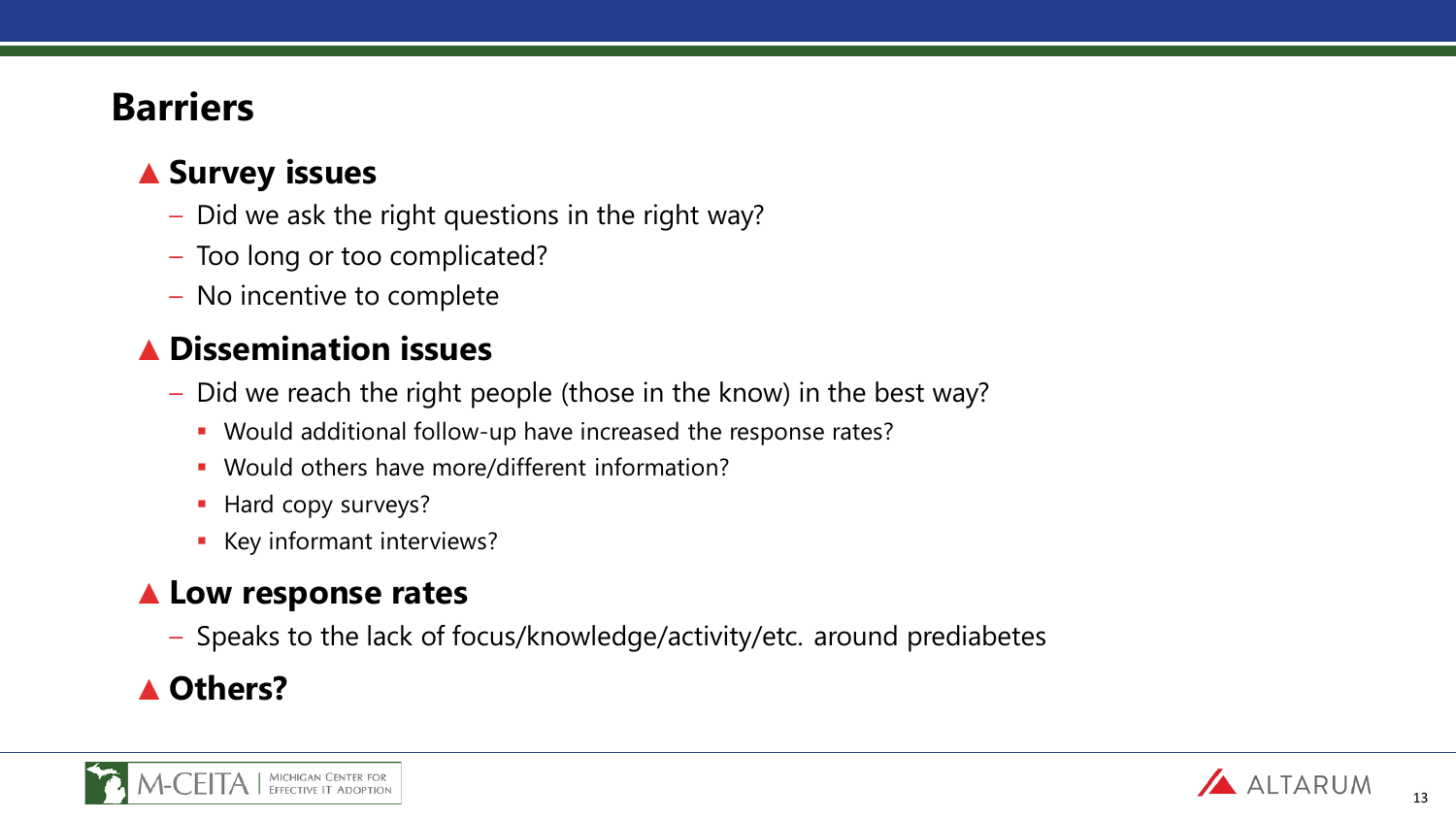# **Recommendations**

- ▲ **Educate practices/clinicians/health systems to broadly increase awareness of prediabetes and diabetes prevention**
- ▲ **For those interested, provide onsite technical assistance to adjust work flows and educate on how to leverage health information technology to identify, manage and refer patients with prediabetes**
- ▲ Conduct key informant interviews or focus groups with practices to learn more about STR **processes and increase understanding of current systems/policies**
- ▲ **Tie all educational efforts to the ongoing shift to value-based reimbursement (high quality/low cost) through programs such as the Quality Payment Program (QPP/MACRA/MIPS/APM)**
	- Piggy-backing on existing efforts/focus will increase adoption
	- Patient care SHOULD be the primary goal….but \$\$ is what usually gets the attention

#### ▲ **Others??**

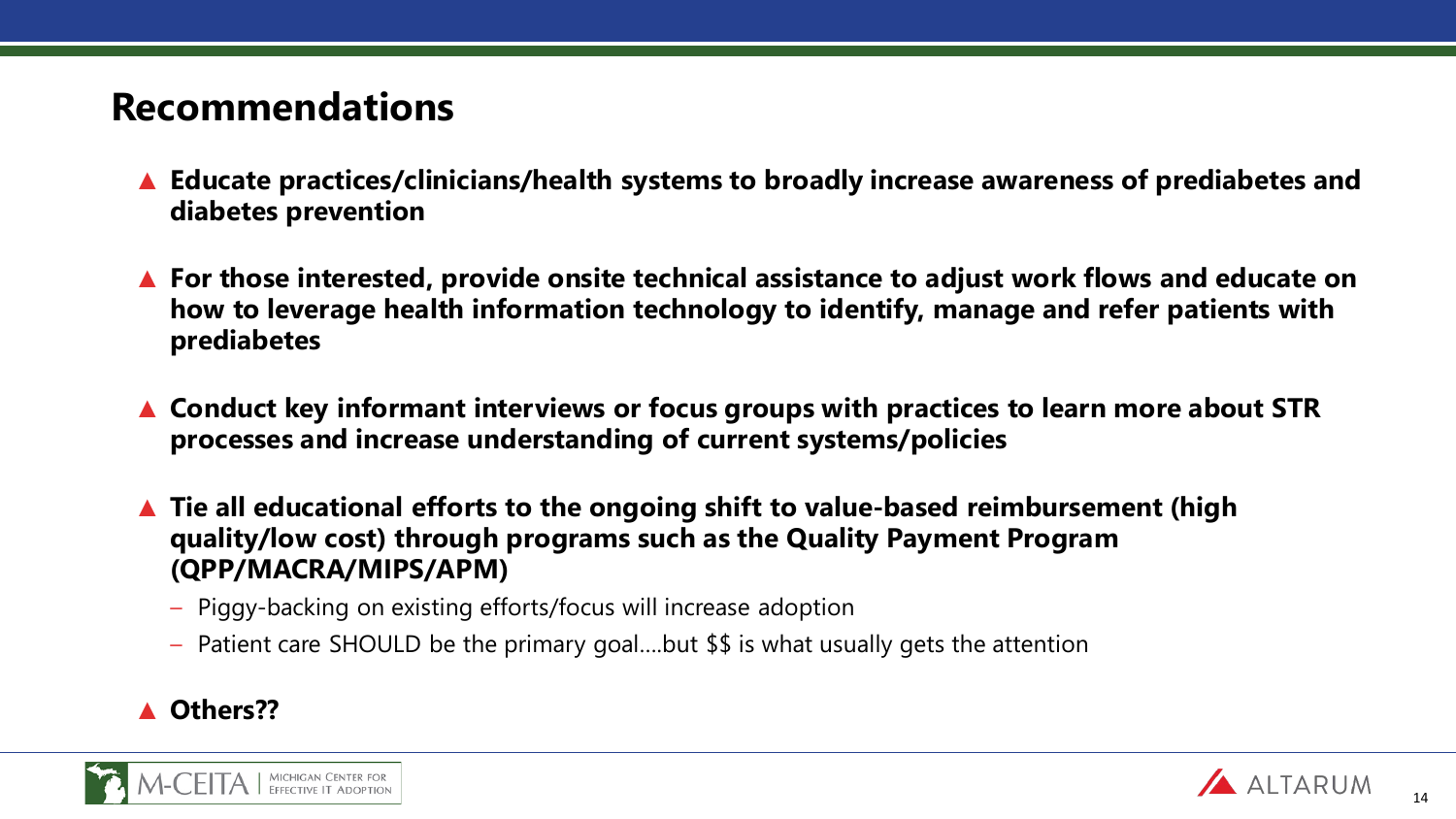

# ▲**Open discussion…**